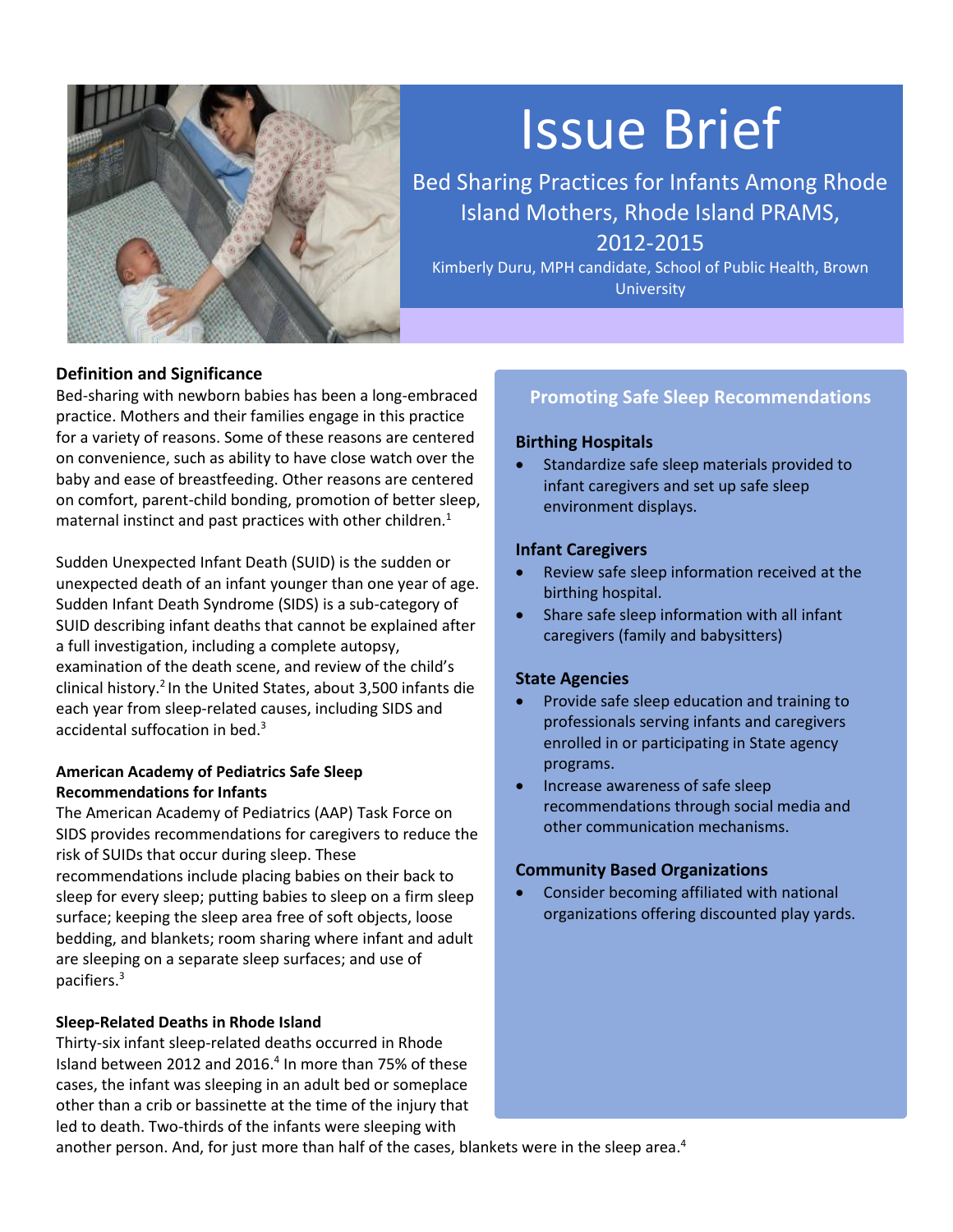## **Methods**

The goal of the Rhode Island Pregnancy Risk Assessment Monitoring System (PRAMS) survey is to improve the health of mothers and infants by providing accurate data to a wide audience. The Rhode Island PRAMS program is conducted through a collaboration between the Rhode Island Department of Health (RIDOH) and the Centers for Disease Control and Prevention (CDC), and surveys about 1,900 recent mothers per year. Responses are weighted to be representative of women who delivered a live infant in Rhode Island from 2012-2015. More information is available on the PRAMS website.<sup>5,6</sup>

#### Assessing Safe Sleep Practices

Sleep practices were assessed using the response to the question *How often does your new baby sleep in the same bed with you or someone else?* Those who responded never were categorized as never bed-sharing while those who responded with always, often, sometimes, or rarely were categorized as bed-sharing with infants. Responses to a related question, *In which one position do you most often lay your baby down to sleep now?* were also examined and coded *supine* if the response was back and *non-supine* if the response was side or stomach. Using STATA statistical analysis software, the prevalence of infant bed-sharing was obtained by demographic characteristics of Rhode Island mothers available in PRAMS data.

#### **Results**

Figure 1: Distribution of Responses to Infant Bed-Sharing Among Rhode Island Mothers, PRAMS 2012- 2015



Figure 2: Distribution of Responses to Most Frequently Used Infant Sleep Position, PRAMS 2012- 2015



Figure 1 and Figure 2 illustrate the distribution of responses to questions about bed-sharing and most frequently used sleep position for infants among Rhode Island mothers. Figure 3 shows that overall, 57% of respondents reported that their babies were sleeping in the same bed with another individual. Maternal age, maternal race/ethnicity, reported household income, marital status, and WIC participation during pregnancy were significantly associated with infant bedsharing. There were no significant differences in bed-sharing prevalence across maternal education categories. Mothers younger than 20 and those age 20-29 had higher prevalence (62.9% and 61.1% respectively) of bed-sharing compared to mothers who were 30 or older. Mothers who identified as non-Hispanic black and non-Hispanic other were more likely to bed-share. Mothers that reported a household income of less than \$29,000 and were not married had a higher prevalence of bed-sharing compared to those who reported being married and had household income of more than \$52,000.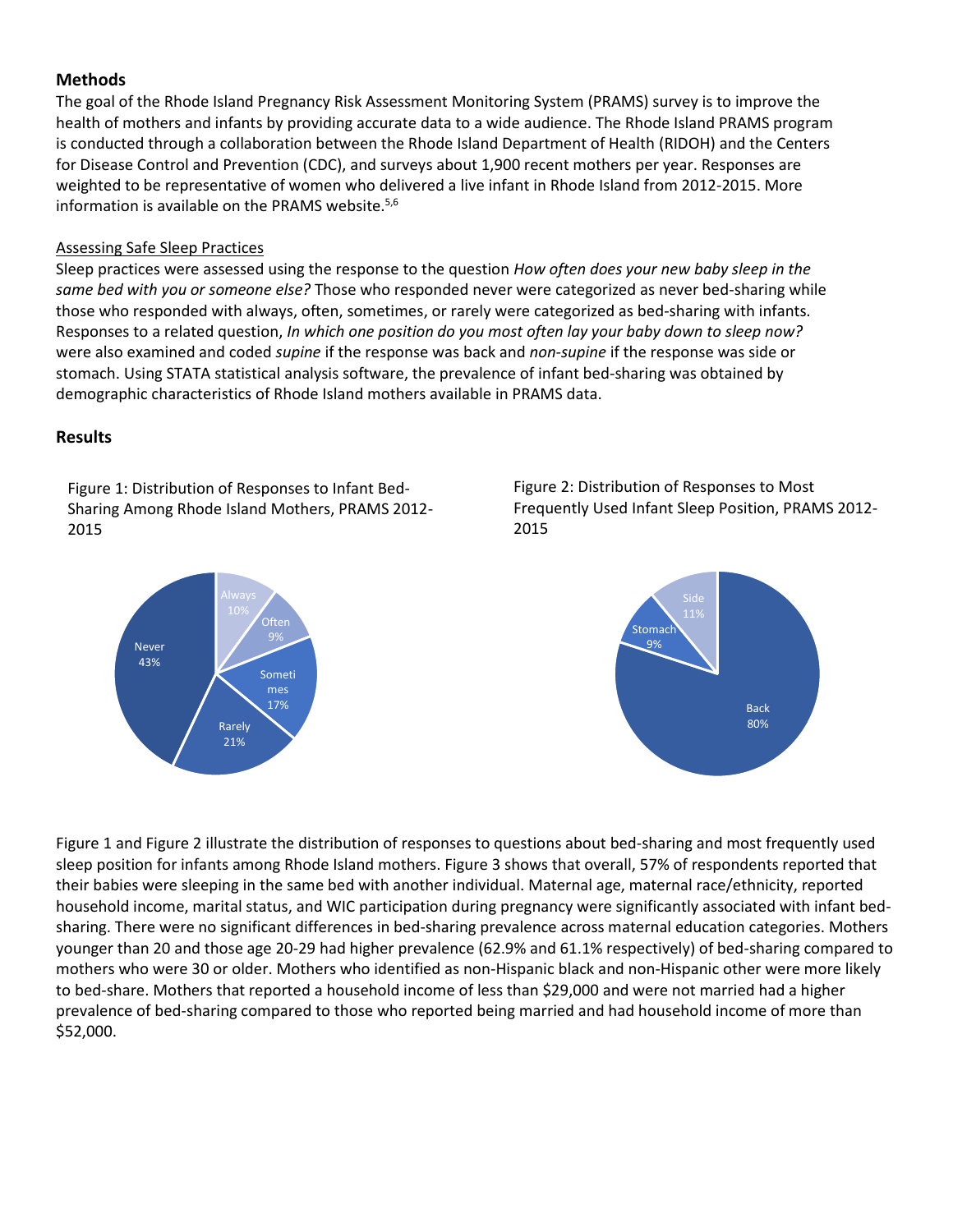

#### **Figure 3: Prevalence of Infant Bed Sharing, By Demographic Characteristics, PRAMS, 2012-2015**

**Figure 4: Prevalence of Infant Bed Sharing, By Potential Risk Factors, PRAMS, 2012-2015**